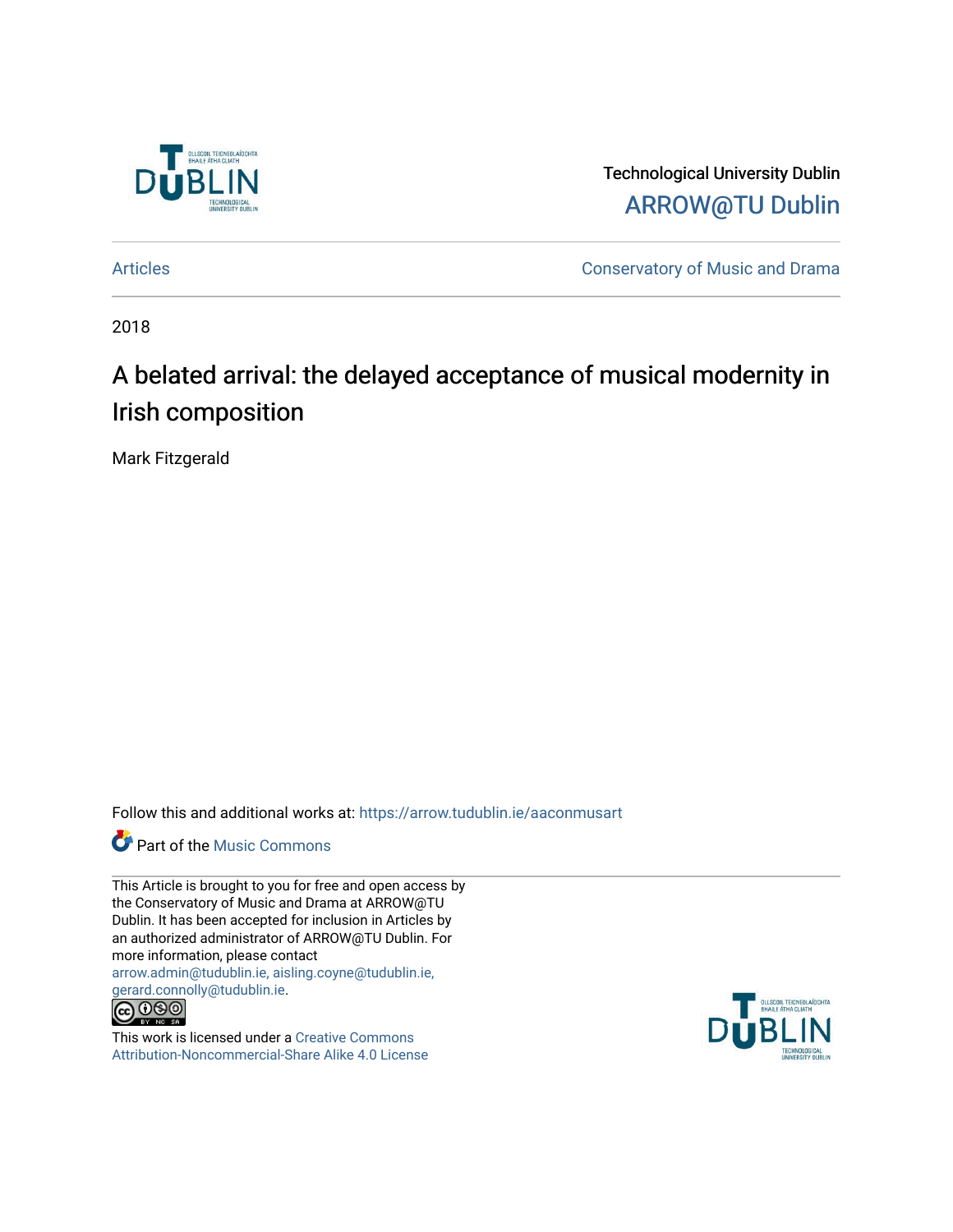



**ISSN: 0967-0882 (Print) 1469-9303 (Online) Journal homepage:<https://www.tandfonline.com/loi/cisr20>**

# **A belated arrival: the delayed acceptance of musical modernity in Irish composition**

**Mark Fitzgerald**

**To cite this article:** Mark Fitzgerald (2018) A belated arrival: the delayed acceptance of musical modernity in Irish composition, Irish Studies Review, 26:3, 347-360, DOI: [10.1080/09670882.2018.1474738](https://www.tandfonline.com/action/showCitFormats?doi=10.1080/09670882.2018.1474738)

**To link to this article:** <https://doi.org/10.1080/09670882.2018.1474738>



 $R$  Routledge

Published online: 18 May 2018.



 $\overrightarrow{S}$  [Submit your article to this journal](https://www.tandfonline.com/action/authorSubmission?journalCode=cisr20&show=instructions)  $\overrightarrow{S}$ 

**III** Article views: 329



[View related articles](https://www.tandfonline.com/doi/mlt/10.1080/09670882.2018.1474738)  $\mathbb{Z}$ 



[View Crossmark data](http://crossmark.crossref.org/dialog/?doi=10.1080/09670882.2018.1474738&domain=pdf&date_stamp=2018-05-18)<sup>C</sup>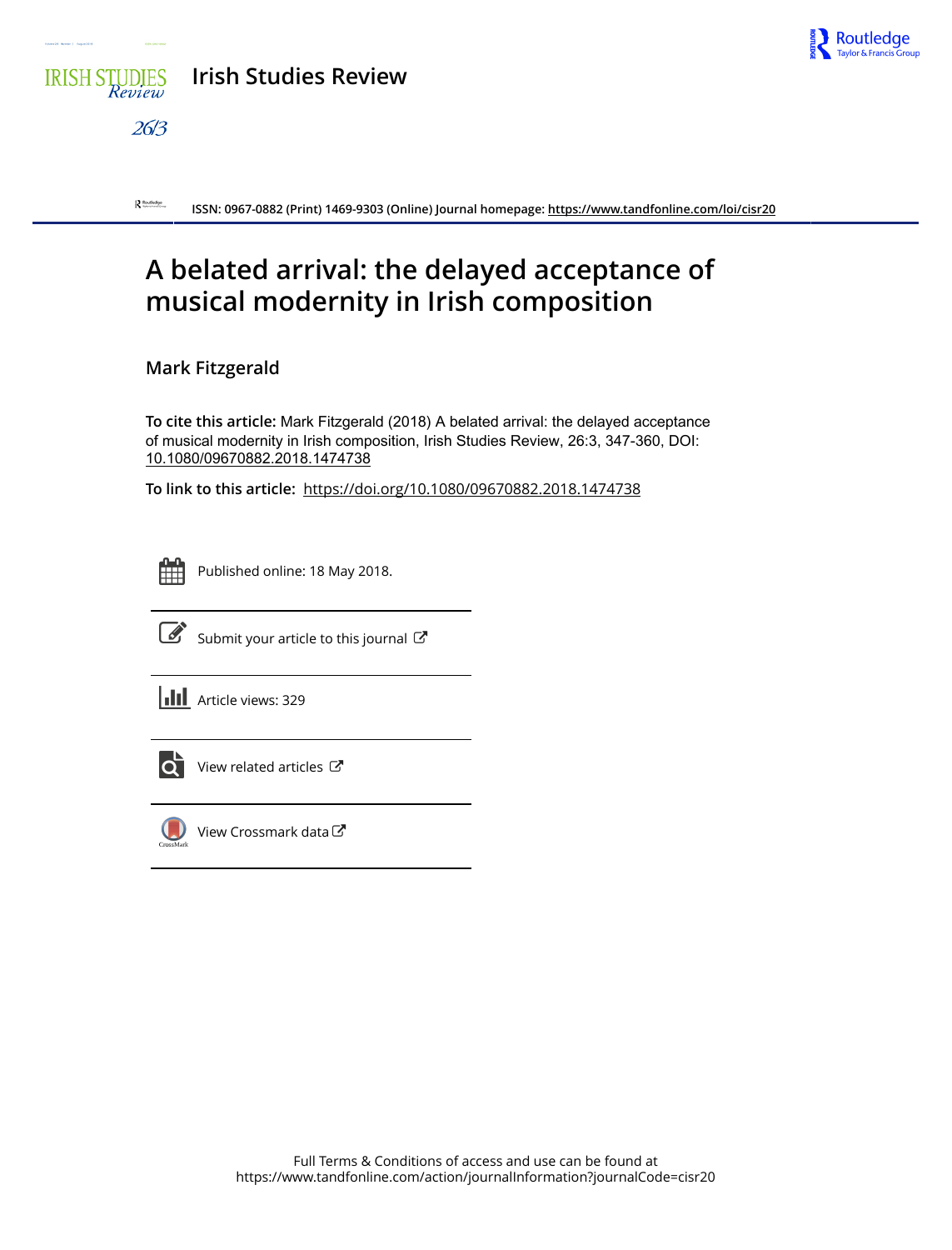

Check for updates

## **A belated arrival: the delayed acceptance of musical modernity in Irish composition**

#### Mark Fitzgerald

DIT Conservatory of Music and Drama, Dublin, Ireland

#### **ARSTRACT**

The chronic lack of investment in the capital needed to foster the development of music during the period of colonial governance in Ireland and the early years of the Free State, combined with Ireland's peripheral position in relation to the centres of musical modernism, resulted in composers in Ireland adopting modernist ideas at a very late stage, particularly in comparison with the chronology of Irish literary modernism. Previous literature on the subject of Irish musical modernism has frequently obscured any clear sense of the real extent of this delay through the conflation of the concept of "modernism" with styles that may have been perceived by Irish contemporaries as "modern" at a particular historical juncture. This essay surveys the work of the key figures of twentieth-century Irish composition, examining the degree to which they may or may not have been interested in or engaged by international ideas of modernism. It re-evaluates composers frequently regarded as modernist in the literature such as Frederick May, Brian Boydell and Seán Ó Riada; discusses the important of Seóirse Bodley's work from the 1960s; and posits the idea of an Irish avant-garde emerging in the 1970s. The essay concludes by noting the continued relevance of modernist ideas for a number of today's composers.

#### **KEYWORDS**

Irish composition; Frederick May; Brian Boydell; Aloys Fleischmann; Gerard Victory; Séan Ó Riada; Séoirse Bodley; Dublin Festival of Twentieth-Century Music

The development of composition in Ireland has been more fragmented and complex than that of literature, and its adoption of modernist trends has taken place at a later chronological stage. This is a result not just of Ireland's peripheral position in relation to the centres of modernism in music, but also of a chronic lack of investment in the extensive capital needed to foster the development of music during the period of colonial governance in Ireland. The parlous finances of the country in the early years of the Free State were not favourable for investment in the arts, and the fact that there were no secure foundations for a musical infrastructure meant that music was at a considerable disadvantage in the new state. The lack of access to advanced musical education within Ireland greatly impeded the development of potential composers unless they were of a social class which could afford to travel abroad for education $<sup>1</sup>$  $<sup>1</sup>$  $<sup>1</sup>$ </sup>

There was no permanent full-size professional orchestra in Ireland during this period, and while a number of short-lived ventures (such as the Dublin Orchestral Society, founded by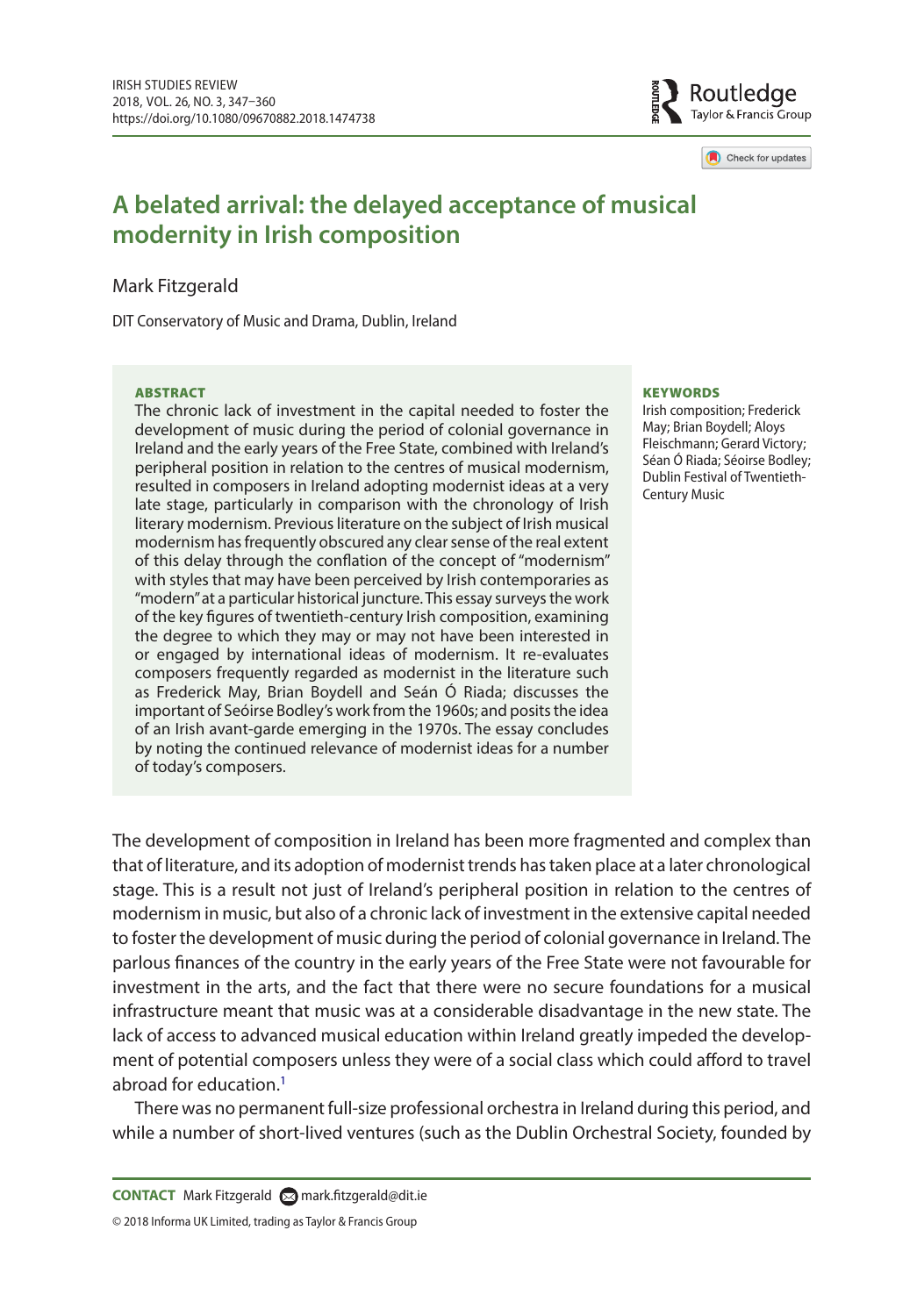Michele Esposito in 1899) provided sporadic access to pieces from the core repertoire, the standard of performance was probably quite low. Hamilton Harty laconically noted of the Dublin Orchestral Society: "At Dublin I was admitted into the local orchestra as a violist, a very inferior violist, but the orchestra itself was not superlative", while John Larchet recalled that many of the wind instruments were constructed at an older concert pitch which was approximately a semi-tone too high and that Esposito created an "astonishingly good ensem-ble from the most unpromising material".<sup>[2](#page-11-1)</sup> Rhoda Coghill noted of the later Dublin Philharmonic Orchestra directed by Colonel Fritz Brase:

I can hardly call myself a "Bass Player", as I was self taught with a three-string instrument […] Some time after I joined [the Dublin Philharmonic Society] I obtained the use of a four-string bass and a modern bow; and when Mr. Stott of the Halle Orchestra joined us for our final performances at our concerts, I had a few lessons from him, so that I was able to scrape away more confidently at the recitatives in the Choral Symphony, covered up by our two other amateur lady bass players and Mr. Stott.<sup>[3](#page-12-0)</sup>

With the foundation of Radio Éireann there was a gradual move over two decades towards the formation of a permanent professional symphony orchestra, starting with just five string instruments and piano in 1926 and culminating in a formation of 62 players in 1948.<sup>4</sup> While the orchestra did not reach anything approximating full-size until 1990, its impact on the development of composition, particularly from the 1940s onwards, was considerable. Unlike the speedier dissemination of literary works (even in the context of widespread censorship), this absence of infrastructure meant that new music travelled slowly. Although Esposito's ensemble had programmed some recent music, including Debussy's *Prélude à l'aprés*-*midi d'un faune* (1894), performances of modern music in Ireland in the 1920s and 1930s were rare and as a result were often met with bewilderment by a critical establishment which frequently had very little musical experience or knowledge. Lack of expression, formal incoherence and unnecessary striving after new effects were recurring tropes in criticism of new and modernist music along with a strong suspicion of anything that smacked of intellectual engagement on the part of the composer. As late as 1937, the *Irish Times* critic could describe Stravinsky's far from modernist *Trois Mouvements de Pétrouchka* (1911, arr. 1921) as being "in a language beyond ordinary human understanding"; *Le Sacre du Printemps* (1913) did not receive its first Irish performance until 1962.<sup>[5](#page-12-2)</sup> Whereas some of Stravinsky's music eventually became a part of the regular repertoire in Ireland, the music of the Second Viennese School has fared less well – indeed, Alban Berg's two operas *Wozzeck* (1925) and *Lulu* (1935) have yet to receive an Irish performance. This may at first seem something of an ancillary point but it was frequently the live performances of modernist works that provoked a shift in Irish composers' approach to composition.

In such circumstances, it is not surprising that throughout the nineteenth century and into the early twentieth century most musicians of any talent moved abroad due to the lack of opportunities in Ireland. Several of these musical emigrants played important roles in Britain. The two most prominent Irish composers at the time of independence, Charles Villiers Stanford (1852–1924) and Hamilton Harty (1879–1941), each made an important contribution to Britain's evolving musical infrastructure – the former as professor of music at the Royal College of Music, London and Cambridge; the latter as pianist and conductor of the Hallé Orchestra and the London Symphony Orchestra. However, both were also highly conservative in their musical outlook. It is not perhaps particularly surprising that a Victorian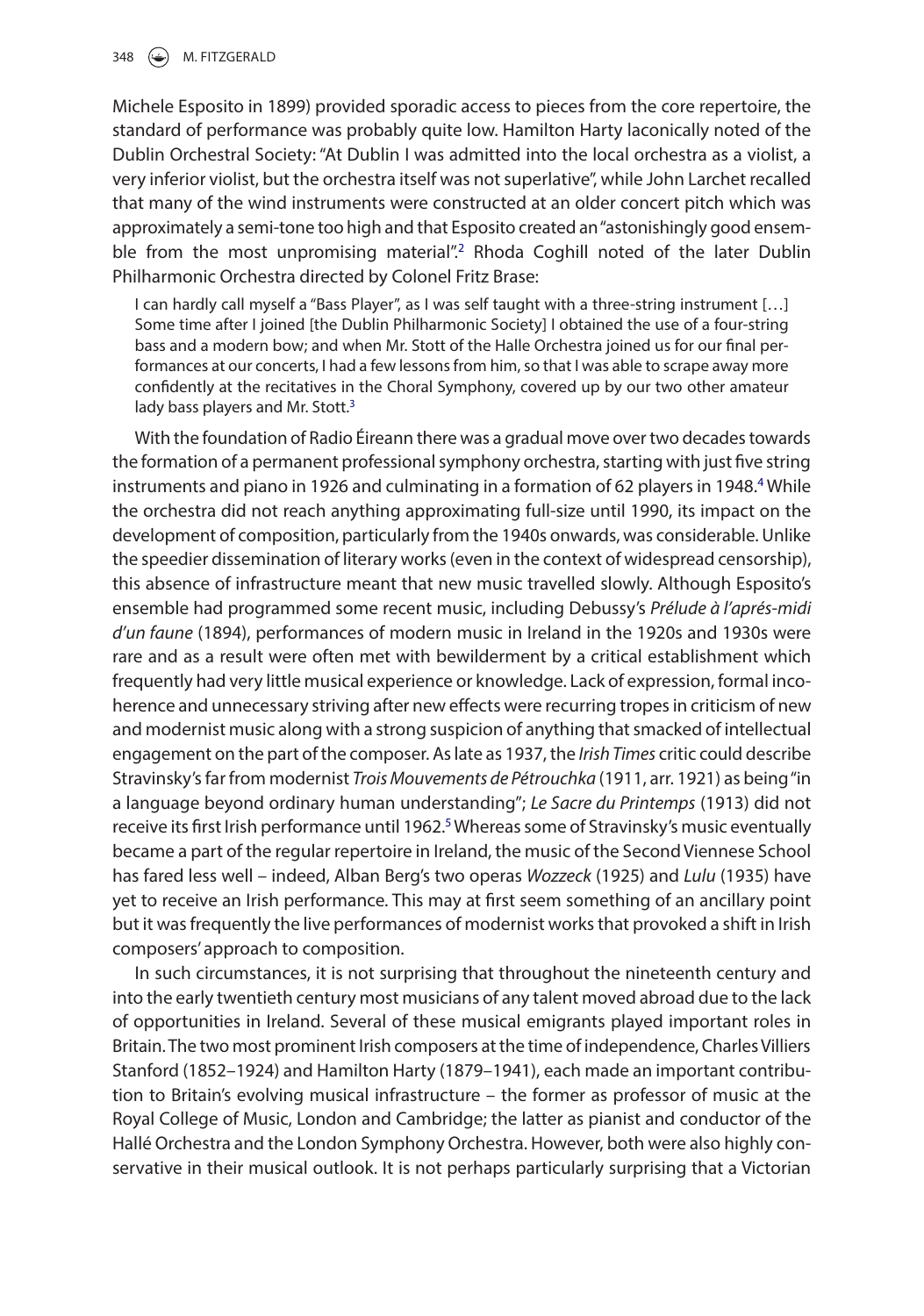establishment figure like Stanford would dismiss modern idioms in pseudo-psychological terms:

There is often, in these days of quick travelling, rapid action, and high pressure, a hankering after something to tickle jaded palates, and to astonish rather than to elevate taste. Anything which gives a shock is liable to appeal to this hysterical tendency. The music which ministers to this abnormal craving is doing infinite mischief to those who sit and listen to it, and the degradation of good clean art is certain to ensue.<sup>6</sup>

It is perhaps more surprising that Harty, born more than a quarter of a century later, would be similarly reactionary in outlook, rejecting Debussy as a "limited talent" and denouncing the works by composers such as Stravinsky or Scriabin in terms redolent of Stanford:

these works seem to be founded on something thoroughly unhealthy and decadent […] Sensuality, hysteria, brutality, are qualities which cannot exist in great art, and I know of nothing really decadent which has lived in music.[7](#page-12-4)

Harty was a frequent examiner of the composition competitions at the *Feis Ceoil* in Dublin and so his views on composition would have had a practical dissemination in Ireland. This is not, however, to argue that Ireland was completely lacking in musicians with an interest in current international trends. An interesting figure from this period is Rhoda Coghill (1903– 2000) who was later to become *repetiteur* at Radio Éireann. In 1923 she composed *Out of the Cradle Endlessly Rocking* for tenor, chorus and orchestra, to a text by Walt Whitman. Harmonically adventurous in comparison with other Irish work of its time, it was influenced by her own experience of performing music by Debussy and Scriabin. She also later recalled that she had studied some of Stravinsky's orchestral scores though she had not had the opportunity to hear any of the music performed.<sup>[8](#page-12-5)</sup> While not without flaws the work is notable for passages of harmonic ambiguity, particularly in its unresolved ending. However, it was not until 1939 that a performance with reduced orchestra and solo singers was given by Radio Éireann, and astonishingly not until 1990 that a performance of the score as intended was given. Coghill composed very little after this and she became an overlooked figure in the history of modern Irish music.<sup>9</sup>

#### **The first Irish modernists?**

It is typical of revolutionary and post-revolutionary periods that there is debate regarding the path that the arts should take, and music in the Irish Free State during the 1920s and 1930s was no different. Inevitably some of this debate focussed on the issue of national identity and the question of whether a national music should adopt some sonic image of essentialised Irishness or whether Irish identity was compatible with an international outlook.<sup>10</sup> At a time when there was an emphasis on national identification it is also easy to see how some could perceive classical composition as non-national due to the ways in which access to advanced music education had been limited by class, wealth and (in fact or by implication) religion. Such debates have persevered within the world of Irish music criticism and musicology for an unusually long period. What is more surprising is the bald dichotomy between classical and traditional music that tends to be used. A notable example was an article by Denis Donohue from 1955 in which he argued that there was no Irish composer "whose works an intelligent European musician must know" and that the reason for this was the influence of traditional music, or as he more colourfully phrased it "the trap of folk music".[11](#page-12-8) An irony not lost on composers such as Frederick May (1911–1985) was that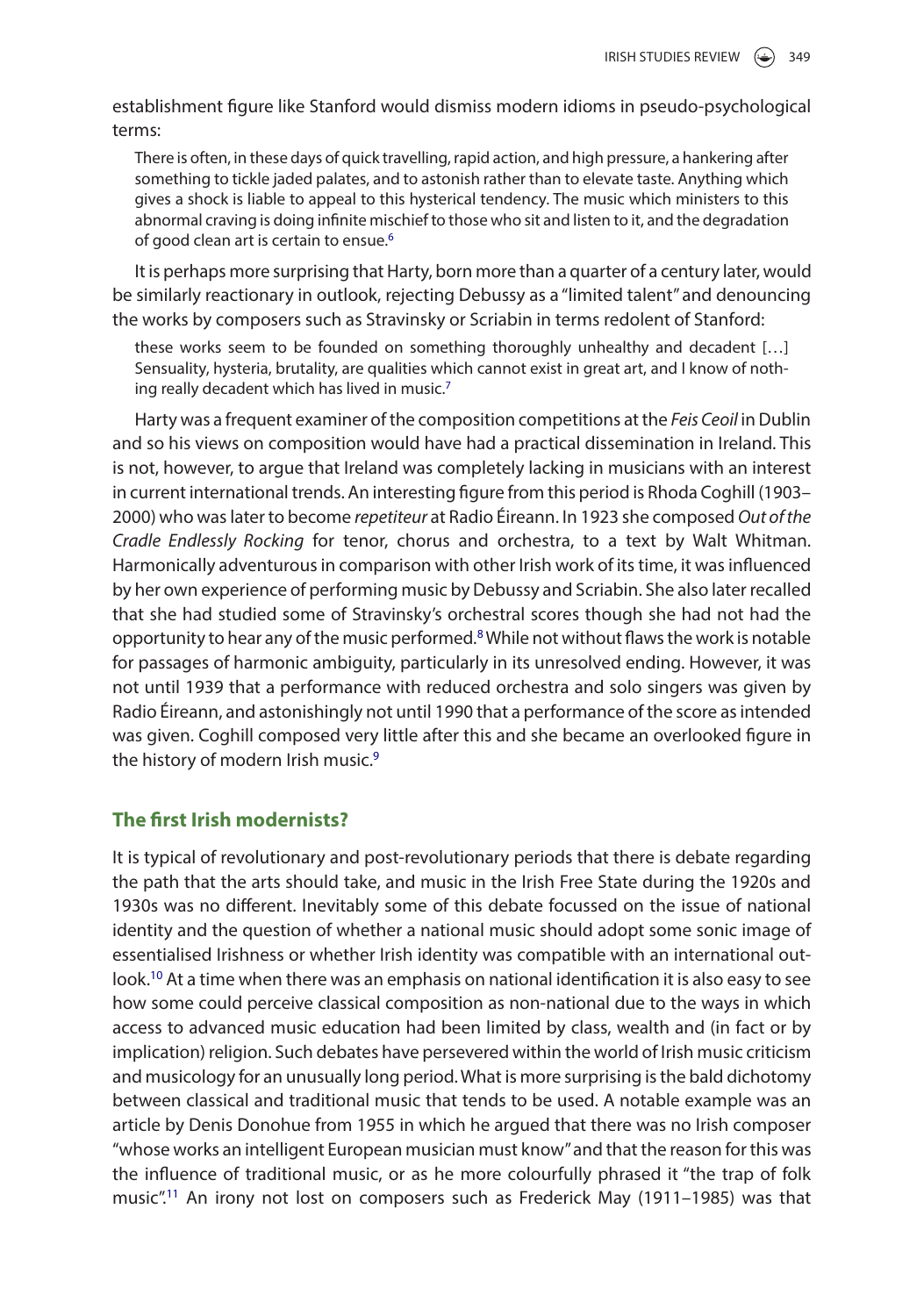Donohue's proposed solution to the "problem" was to invite a composer such as Vaughan Williams to live in Ireland to encourage the natives, presumably without considering the enormous influence the "folk trap" had had on Vaughan Williams's own music. Despite this, the idea of the pernicious influence of traditional music was to become a recurring trope. In the gap created by a lack of critical musicological commentary, composer Brian Boydell (1917–2000) created a narrative of the development of composition in Ireland, retrospectively placing himself at the vanguard of Irish modernity. For Boydell, who self-identified as Anglo-Irish, the advent of modernity was as much, if not more, to do with a rejection of the influence of traditional music as it was with the use of any modernist techniques.<sup>[12](#page-12-9)</sup> He described Fredrick May as the composer who "led the way" in this turn away from a stylistic misalliance which he traced back to Stanford, and added:

I suppose I can say I was the next one, following along with Freddie May to make music an international language but reflecting our own viewpoint, our own ideas. You didn't eschew the national outlook, but you wrote in a language which was universal. Also Aloys Fleischmann, although he was tottering on the brink for some time […] but Freddie and I dragged him into our camp!<sup>[13](#page-12-10)</sup>

This idea was developed further in the work of Joseph Ryan who grouped May, Boydell and Aloys Fleischmann (1910–1992) together as a "progressive school" to whose works he frequently applied the descriptor "modernist" – an opinion argued more emphatically by Philip Graydon who described the same composers as the first Irish modernists.<sup>14</sup> The equation of these figures to leading composers from the continental mainstream helped legitimise Irish music as a topic worthy of research but the underlying resentment that there is no early twentieth-century figure to pit directly against Yeats or Joyce led to the construction of a narrative of failure[.15](#page-12-12) More problematically, the types of comparisons made by Ryan and Graydon between these three composers and their European contemporaries are in many respects quite unrealistic and this makes it easy to dismiss the claims entirely as farfetched.[16](#page-12-13) Unsurprisingly in this context, Joe Cleary in his overview of Irish modernism, ducking the challenges posed by the lack of a reliable critical literature on musical modernism, refers to the existence of May, Boydell and Fleischmann as "the most talented Irish-based exponents of Irish modernist art music" before discussing in more detail the American composer Henry Cowell whose father was an Irish immigrant.[17](#page-12-14)

A closer examination of the work of these three composers reveals the misleading nature of their critical construction as a coherent Irish modernist movement in music. While their lives did overlap to an extent, and while they each played different roles in the construction of an infrastructure for music in Ireland, there are many fundamental differences in their approaches. Even their compositional careers do not overlap: Boydell, for example, only launched his career as a composer in 1944, whereas May had essentially ceased to compose two years earlier. More fundamentally, it also raises the question of what exactly is meant by "modernism" in Irish music, and how such a designation relates to the root from which it derives but with which it maintains such a problematic relationship: the "modern".<sup>[18](#page-12-15)</sup> Much of the literature to date has applied the term merely because the music may have seemed modern in the Ireland of the 1930s or 1940s even though aesthetically it does not in any way conform to or align with the radical rethinking of form and content which is an essential component of the international modernist movement. A similar issue informs studies of modernity in British music. Traditionally Britain was seen as a country which eschewed modernism in music until the emergence of the "Manchester School" of Alexander Goehr, Harrison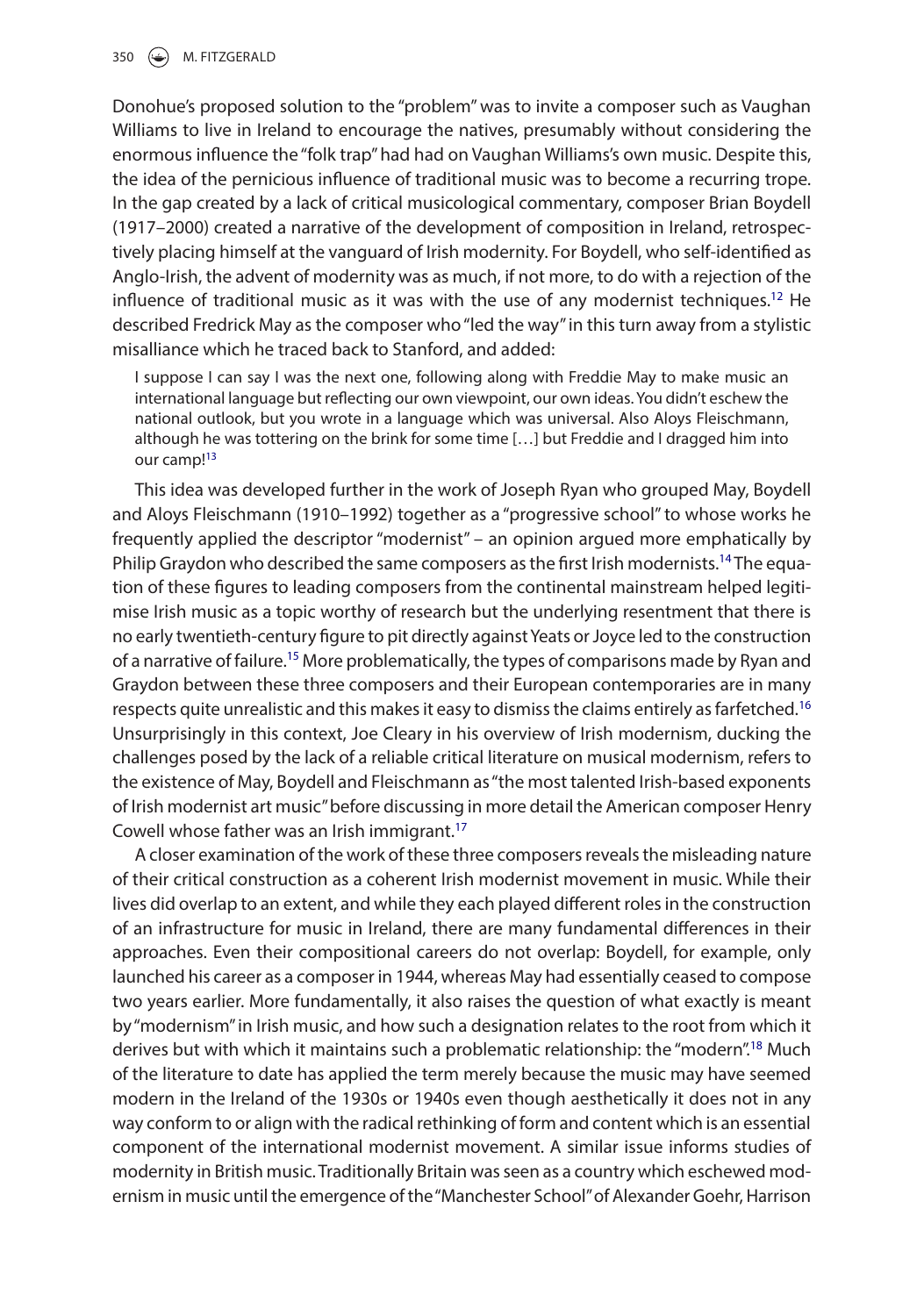Birtwistle and Peter Maxwell Davies in the 1950s.<sup>19</sup> However, recent studies have broadened the meaning of modernism to encompass a more general reaction against the conventions of the Victorian age either via an openness to continental influence or through the use of folksong, popular music or parody as material for compositions[.20](#page-12-17) To use a specific example, Vaughan Williams's *Fourth Symphony* (1935) is frequently cited as an example of English modernism. Yet despite the surface chromaticism and dissonance, at no point in the piece is the underlying tonality of the work in doubt and formally the work is indebted to nineteenth-century precedent (most notably in the elision of the third and fourth movements closely modelled on the example of Beethoven's *Fifth Symphony*).[21](#page-12-18)

It is questionable whether two of the three so-called Irish modernists had any real interest in modernism at all. Aloys Fleischmann travelled to Germany in 1932 hoping to study with Hans Pfitzner, probably best known today for his stridently anti-modernist writings.<sup>[22](#page-13-0)</sup> Fleischmann's *Piano Quartet* (1938) demonstrates his engagement with a late romantic language and approach to cyclic form inherited from Franz Liszt, César Franck and Richard Strauss. While the somewhat over-loaded textures of this work were to be stripped back in later compositions such as the *Sinfonia Votiva*, Fleischmann's work remained traditional in its outlook, his lack of sympathy with the European avant-garde indicated by his composition of a satirical piece for pianist-actor entitled *Le Balai de Plume* in which he parodies the avantgarde, using quotations from Stockhausen's *Klavierstücke II*. [23](#page-13-1)

Boydell's interest in modernity, beyond the idea of eschewing the influence of traditional music, was limited. On the one hand he declared an interest in surrealism and took lessons in painting from Manie Jellett; he also exhibited some paintings with the White Stag group, wrote a surreal puppet play and set some of Thurloe Connolly's vaguely surreal texts in his early song cycle *The Feather of Death* (1943).[24](#page-13-2) It is difficult to gauge how seriously he actually took these endeavours, however. A favourite parlour game was creating what he called "surrealoids" (short meaningless verses) which were "to be read with great importance and solemnity".[25](#page-13-3) He described how his first "shocking" piece of music was composed "with my tongue in my cheek" after he had heard a recording of Soviet composer Mosolov's *Zavod*, adding "I remember talking about this with some of my friends and saying how easy it is to write this sort of thing"[.26](#page-13-4) He recalled finding a performance of Webern's *Drei kleine Stücke* op. 11 "rather funny actually, because of the whole set-up; they were so earnest", before adding: "I never really took to Schoenberg or Webern".<sup>27</sup> His early compositions in fact stem directly from the English pastoral school and he later aligned himself with Bartók, Sibelius, Prokofiev and Martinů – all essentially pre-war composers whose work (with the exception of Bartók's) could be said to fall outside the modernist fold due to its links with tonality and traditional forms. An interest in octotonic writing (music based on a scale of alternating tones and semitones) was inspired by performances in Dublin by the French conductor Jean Martinon of two early pieces by Olivier Messiaen – *Les Offrandes Oubliées* (1930) and *L'Ascension* (1932–3) – in 1948 and 1949. Even his application of this was far from rigorous, however, with Gareth Cox perhaps charitably suggesting that Boydell's "antipathy toward the Schoenberg school and any "systems" explains his rather anarchic treatment of the scale".<sup>28</sup> Once Boydell had forged his style by the early 1950s, it remained unchanged and he remained an outspoken opponent of the European avant-garde as public speaker and as a lecturer in Trinity College.<sup>[29](#page-13-7)</sup>

Although the extent of his commitment to a modernist aesthetic has been likewise overstated, Frederick May stands somewhat apart from the other members of this triumvirate.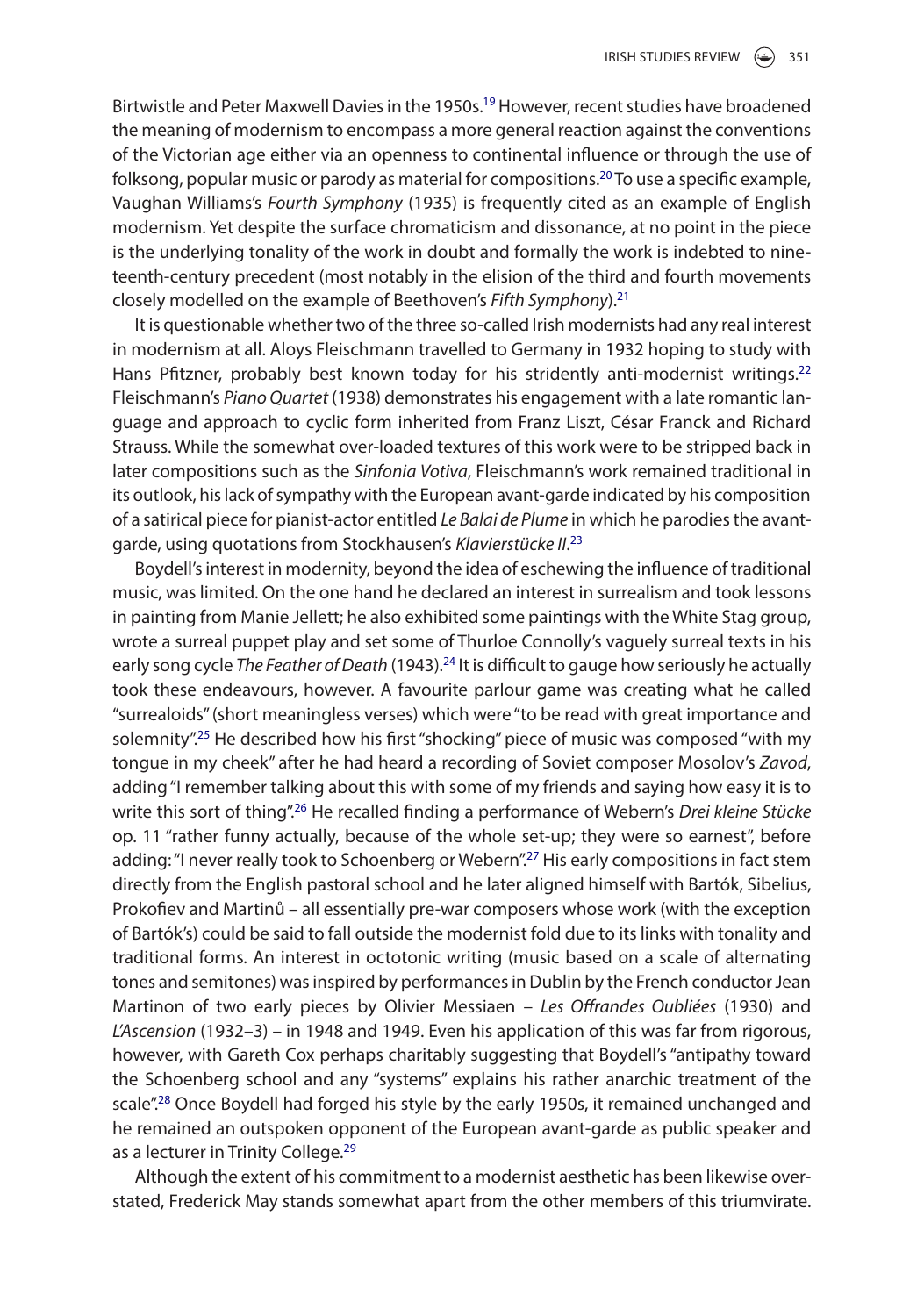Unlike Boydell, he was open to modernist ideas and having spent some time in Vienna studying with Egon Wellesz, he later contacted Alban Berg, mainly, it would seem, on the basis of some knowledge of his *Wozzeck*. He counted Peter Stadlen (who premiered Anton Webern's *Variationen* op. 27) among his friends, and one of his larger works sets a text by Ernst Toller. However, he later admitted that he did not understand the aesthetic espoused by the Viennese composers and his comments in interviews indicate a hazy grasp of the details of their technical approach.

May's *String Quartet* (1936) has always been seen as a key work in any history of musical modernism in Ireland, a piece which particularly in its first two movements, experiments with a tauter, more chromatic language than one finds in most of his later output. While one cannot overlook the indebtedness to the English pastoral tradition and the more chromatic music his principal composition teacher Vaughan Williams was producing in the late 1920s and early 1930s, it may be regarded as the highpoint of May's creative engagement with modernity. The *String Quartet* was not premiered until 1948 when it was performed at the Wigmore Hall, London, followed by a further performance in Dublin the following year. This delay and the savage reviews it received indicate the lack of informed reception for a work with even mildly modernist tendencies, while from a purely practical standpoint the performers were all English as there was no quartet of sufficient standard in Ireland at the time to take the work into its repertoire.[30](#page-13-8) Later works by May, such as *Spring Nocturne* are more overtly indebted to conservative English models (in this case the elegies of George Butterworth) but even these compositions had a problematic reception in Ireland, with conductor Eimear Ó Broin recalling a performance of *Spring Nocturne* being greeted by a bewildered audience with "inward laughing and embarrassed applause".<sup>[31](#page-13-9)</sup>

To describe these composers as modernist, therefore, one needs to define modernism as a general openness to ideas from international figures of previous (rather than current) generations. Another key issue in assessing the work from this period is that while some Irish composers had an impressive technical facility many others were partially if not fully self-taught and as a result their work suffered from technical problems, in particular with structure. While Boydell, for example, clearly wished to write in a traditional late nineteenth-century developmental style (he confided to Aloys Fleischmann that he considered his music to be "central European"), technically he found it difficult to move convincingly from one idea to the next, and one frequently finds static repetition of motives instead of any real development.<sup>32</sup> Composers such as James Wilson (1922–2005), Gerard Victory (1921–95) and John Kinsella (b. 1932) were largely if not entirely self-taught. Additionally, in the first half of the century in particular, the crucial learning aspect of hearing one's work in performance was frequently absent and if there was a performance it may not have been given by the forces for which the work was intended or of a high enough standard of execution to enable a composer to identify the structural problems in the work.

This issue becomes more acute with the work of Séan Ó Riada (1931–71). Despite claims that he studied composition with Aloys Fleischmann's father (also named Aloys), it is clear that he merely took a standard undergraduate BMus degree.<sup>[33](#page-13-11)</sup> Stories about visits to Paris and meetings, even lessons, with various prominent figures were carefully propagated by Ó Riada but none, apparently, were true. The piece on which much of his reputation as a composer is based, *Nomos 1: Hercules Dux Ferrariae* illustrates the fundamental problems with Ó Riada's classical work. In eight short movements, the work contains an array of different ideas, several of them very striking, but it becomes clear that Ó Riada lacked the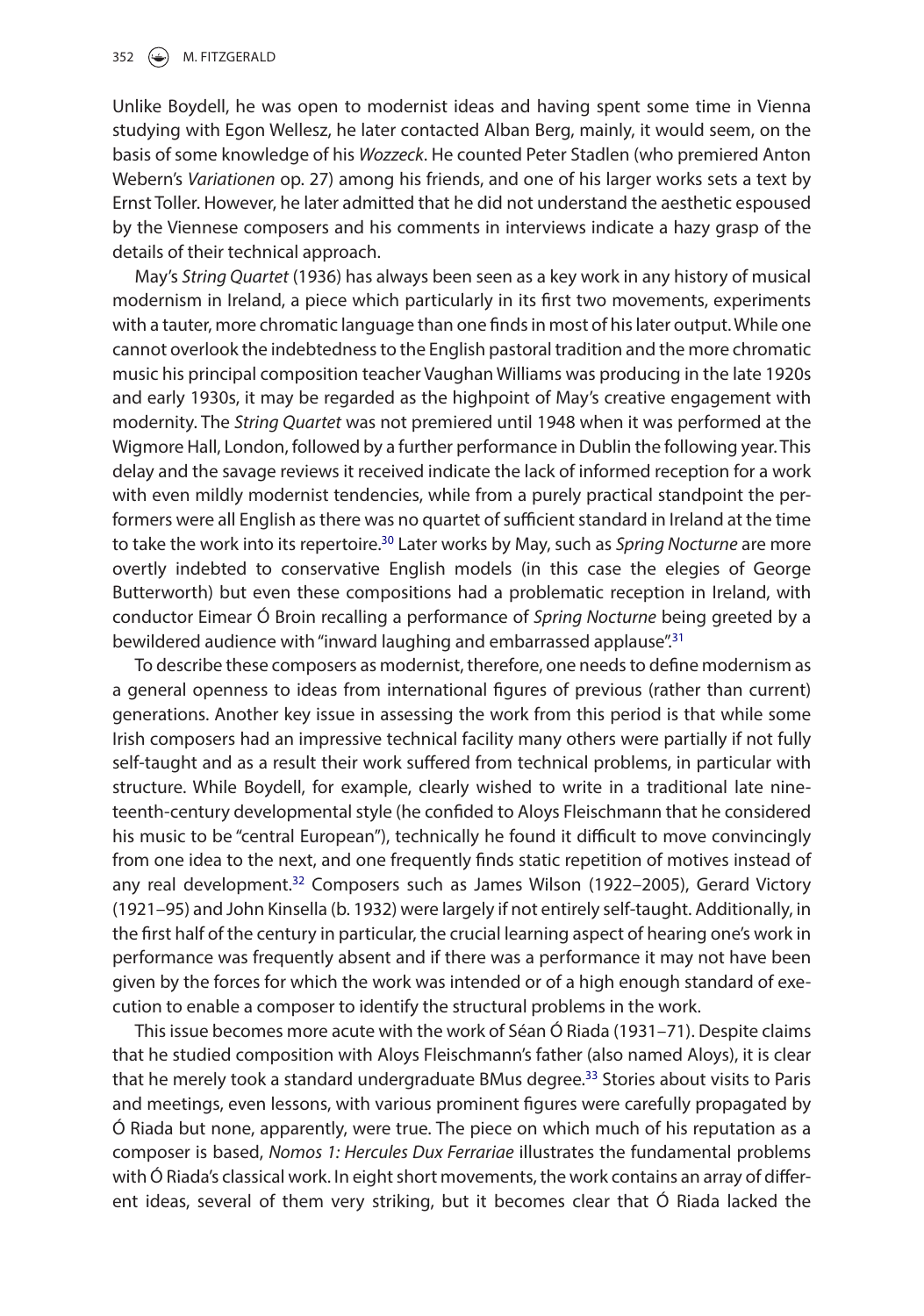technique to do anything substantial with any of them and so each is quickly dropped. The experience of listening to *Nomos 1* is akin to listening to the work of a student who has creative potential but has yet to obtain the technical facility necessary to create a convincing large-scale piece. This becomes an even more pressing concern in *Nomos 2* where the composer stretches his material (particularly in the final movement) much further than it can actually go before ending the work with an almost comically bathetic chorus of dominant-tonic progressions. Ó Riada depicted himself as the first Irish composer to utilise Schoenberg's serial technique in his works; in reality there is no evidence in his work of any understanding of the technique, and several of his so-called "serial" works merely contain sections in which the orchestra dutifully plods through the twelve notes of the chromatic scale unharmonised and in a uniform rhythm.<sup>34</sup>

The emergence of these works coincided with a period when the main critical voice of the time, *Irish Times* music critic Charles Acton (1914–1999), shifted his position from being completely disparaging of modernity and serialism to being a firm advocate. In 1956 he could dismiss Frederick May's *Quartet* and *Songs from Prison* as belonging to "the decaying jungle of dying Vienna that he explored in his dark nightmare", and serial composition as "musically barren".<sup>[35](#page-13-13)</sup> By 1961, however, he was ready to take the opposite viewpoint, declaring:

Every listener, who is unwilling to admit to fossilisation, must come to some sort of terms with atonal serialism … It was all very well a quarter of a century ago for us to regard 12-note music as a passing eccentricity and to denounce it as fundamentally contrary to the laws of physics and physiology. To maintain that attitude now is an indication either of arrested development or premature senescence.<sup>36</sup>

That Acton's grasp of serialism was hazy is indicated not just by his bizarre declaration that the technique had been used by Vaughan Williams but also by the fact that he was easily taken in by composers' extravagant claims for their work. When A.J. Potter (1918–80) mischievously told him that his tonal set of variations on *The Wild Colonial Boy* was serial Acton dutifully repeated this as fact in a number of articles.<sup>37</sup> He was also convinced that Ó Riada's *Nomoi* were serial and hailed them repeatedly as particularly successful serial works – "memorable, moving, attractive and full of character, which is more than can be said for most international serialism" – while of *Nomos 4* he noted:

Unlike so many serialist works, this fourth *Nomos* is abundantly interesting. There is no sense of aridity, of "formalism" or even of cleverness. And while it is an absorbing essay in strange timbres these are obviously inherent necessities of the music and not just superficial ingenuities … [He] has created about the best work we have had from an Irish pen.<sup>[38](#page-13-16)</sup>

The nomination of Ó Riada as the leading composer – in some accounts, the *only* composer – who might stand comparison with international figures due to his supposed fluency in modernist techniques is clearly problematic, overlooking as it does the basic flaws in Ó Riada's compositional technique. It seems that this re-positioning of Ó Riada, however, combined with the popular success he achieved with his film music, may have been one of the things which persuaded other composers in the 1960s of the necessity of being seen to use serial techniques, even when they had no innate sympathy for atonal, let alone serial, writing[.39](#page-13-17) Indeed, most composers active in the 1960s and 1970s including Gerard Victory, A.J. Potter, James Wilson and John Kinsella dabbled to some degree with 12-note pitch collections, sometimes as the basis of serial writing and sometimes as the basis of simpler variation and motivic techniques. As Gareth Cox has noted in his study of Irish serialism, however,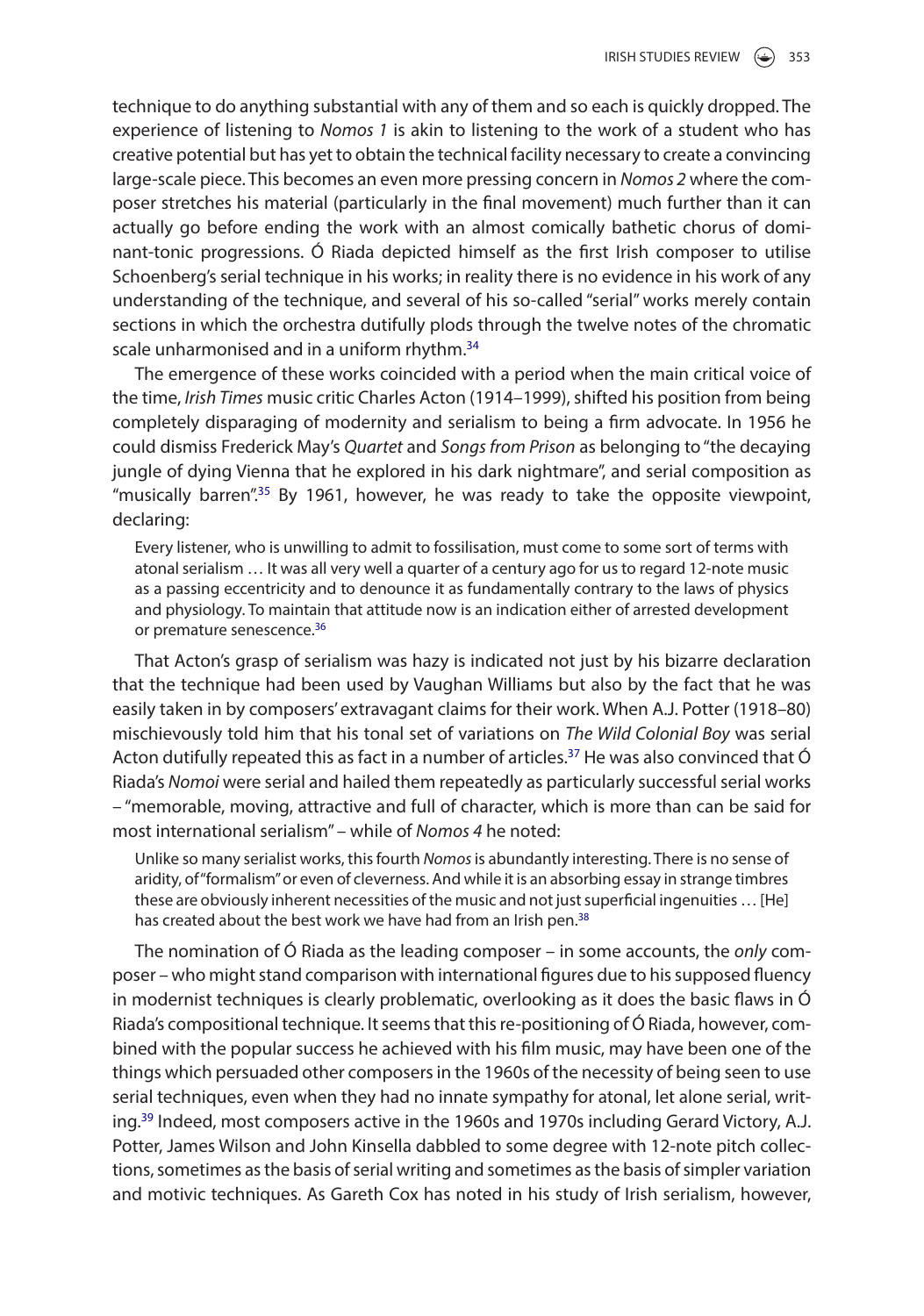these composers rarely move beyond "mere dutiful experimentation"[.40](#page-13-18) Composer Jane O'Leary (b. 1946) arrived in Ireland in 1972 from the United States, where she had studied with Milton Babbitt, and her description of the Irish scene illustrates how, apart from individual instances, little had changed. Noting that she was initially shocked to find how few people really knew about serialism she adds:

On enquiry, I realised that Ireland had completely skipped over twelve-tone music. Frederick May was the only one who was receptive […] he was also dismissed by the Irish public as being not really significant at that time, and they didn't play his music. If there was any hint of academic rigour or delving into the music seriously, it was dismissed. It wasn't Irish.<sup>41</sup>

In any event, while a basic use of twelve note pitch collections might have been the epitome of modernity in Ireland, in Europe and America things had moved in radically different directions.

#### **Darmstadt**

The one composer who stands out for initially embracing not just the pre-war serial techniques of Schoenberg but also the integral serialism of the post-war avant-garde is Seóirse Bodley (b. 1933). Bodley later recalled that one of the things which aroused his interest in modernism was the visit to Dublin of conductor Winfried Zillig in 1953 when, among other activities, he conducted the Irish premiere of Berg's *Drei Bruchstücke aus Wozzeck*. [42](#page-13-20) However, it was not until 1962 when he was awarded a Macauley Fellowship that he began to explore modernism in detail, travelling first to see *Wozzeck* and *Lulu* in London and then between 1963 and 1965 to the Internationale Ferienkurse für Neue Musik in Darmstadt where he was able to attend lectures given by figures such as Pierre Boulez, Karlheinz Stockhausen and György Ligeti.[43](#page-13-21)

Although the effect on Bodley's music was in some ways the characteristic experience of the composer from a peripheral area encountering the avant-garde, the speed with which he moved through different techniques from one composition to the next is perhaps more unusual. The *Chamber Symphony* of 1964 still mixes serial writing with freer sections and the influence of the neo-classical Stravinsky is very audible. His dramatic Yeats song cycle *Never to Have Lived is Best* from 1965 was followed by a break of some months while Bodley studied new techniques in more detail before composing *Configurations* in 1967. This piece, for a spatially organised orchestra, utilises integral serialism (or the application of serial procedures to all parameters of the composition) inspired in particular by Stockhausen's *Gruppen für drei Orchester* (1956). It was followed by the *String Quartet no 1* (1968) and *Ariel's Songs* (1969) in which very limited aleatoric (chance) elements are introduced alongside integral serialism, and *Meditations on Lines from Patrick Kavanagh* (1971) in which Bodley felt he had fully assimilated the techniques and ideas he had absorbed into his own language.

Bodley's compositions from this period demonstrate a creative ambition and a fluency of technique but one could also argue that group composition, integral serialism and aleatoricism were the innovations of the 1950s rather than the late 1960s and thus Ireland was only beginning to experience these ideas as they were being abandoned elsewhere. Perhaps conscious of this issue, but also concerned with some of the challenges of construction posed by his use of integral serialism, Bodley began rapidly to move away from modernism in the early 1970s.[44](#page-14-0) Initially he was attempting to counter or disrupt the regularity of the irregularity inherent in his serial music. A key influence was the collage-style works of Bernd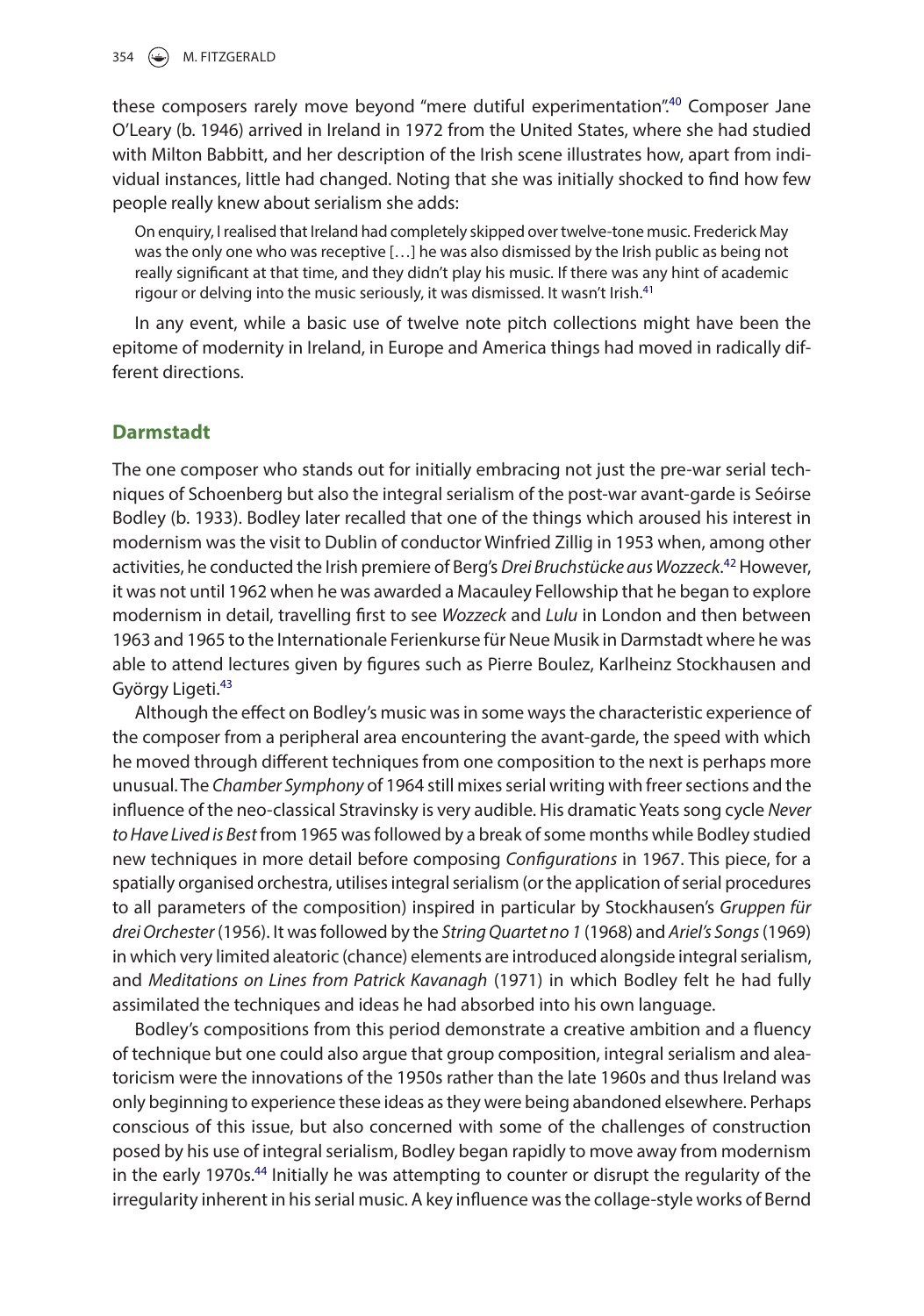Alois Zimmermann, a composer who stood somewhat apart from the Darmstadt avant-garde movement. In particular, his *Monologue* for two pianos (1963–64) which collides quotations of Bach and others against highly dissonant material provided the concept for Bodley's first work in this new style. *The Narrow Road to the Deep North* (1972) for two pianos juxtaposes atonal blocks of material against passages in a stylised *sean nós* style (literally *old*-*style* but used to describe unaccompanied vocal music in the Irish language). However, the radical implications of this colliding of two different musical styles against each other were set aside as Bodley rejected modernism in favour of a neo-romantic tonal language inflected with Irish traditional music and it was not until the late 1990s that he returned to a more atonal language.

#### **An Irish avant-garde**

The *Dublin Festival of Twentieth*-*Century Music* which was first held in 1969 played an important role in the stylistic development of a generation of composers in the 1970s and 1980s, giving Irish composers the opportunity to hear the latest international works performed by specialist performers.<sup>45</sup> Due to changes in education and the increased availability of funding, this period also saw an increase in young composers travelling abroad to further their musical education; several, in fact, studied for periods with key figures from the era of high modernism. For example, Raymond Deane (b. 1953) travelled to the *Internationale Ferienkurse für Neue Musik* in Darmstadt in 1969 when he was aged sixteen, and Gerald Barry (b. 1952) studied first with Boulez pupil Peter Schat before moving to Cologne to study with Karlheinz Stockhausen and Mauricio Kagel. Crucially this generation of composers was no longer in the position of scrambling to catch up with the achievements of a previous generation of international composers. As a consequence, the anxieties regarding serialism which had characterised the more recent work of the older generation of composers were for them irrelevant. Having experienced the avant-garde at first hand they also felt free to question many of the assumptions which had underpinned the post-war modernist movement.

Raymond Deane, for example, was attracted certainly to the sound-world and intellectual rigour of the European avant-garde; however, he reacted against the purity of language which had been a feature of one strand of modernism, and rejected the idea of a simple dualistic opposition of tonality and atonality. Minimalism suggested another possible pathway but he wanted to avoid the flat undifferentiated surface without perspective and find a way to reactivate a dialectical drama within music without recourse to the nostalgia of a neo-romantic language. His earliest surviving compositions from the 1970s reflect the experience of encountering such pieces as Berio's *Sequenza VII* (1969) or Terry Riley's *In C* (1964) at Darmstadt. Short and highly concentrated works such as *Idols* or *Embers* signalled a shift in Irish music to a different type of radical art that clearly influenced a number of other young composers.

A different approach is found in the work of Gerald Barry whom Deane has described as completely untouched by the nineteenth century and its aesthetic.<sup>46</sup> The language used is not radical but the objectivity with which it is manipulated, the pressure it is put under and the by-passing of traditional form and expressivity that one finds in Barry's work from the 1970s and 1980s, give the work a critical resistance which one associates with modernist movements. The extent to which these and later composers can be allied to an aesthetic of modernism as opposed to, say, postmodernism is in many ways one of semantics, as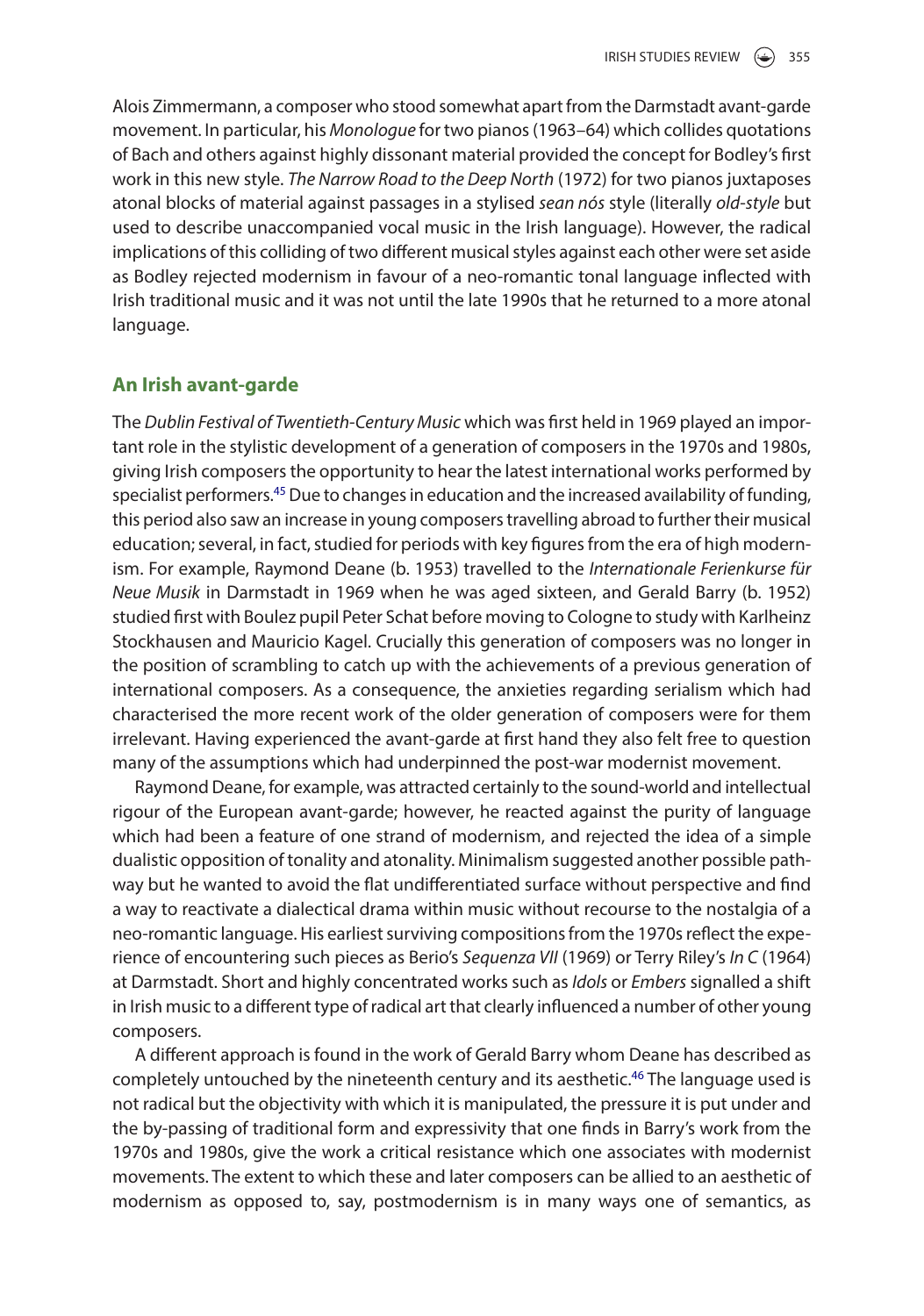increasingly musicological work posits the postmodern as a transformed modernism or even a self-reflective strand of modernism. For example, although Kevin Volans' (b. 1949) music has frequently been aligned to postmodernism or minimalism or what is sometimes referred to as "the new simplicity", he has described himself as a "committed modernist"; and if one was to take Julian Johnson's categories of two strands of twentieth-century modernism – radical particularity and radical abstraction – one could isolate pieces by Volans which would fit both the first category (the early string quartets) and the second (the *Sixth Quartet* or pieces such as *Viola and Piano*).[47](#page-14-3)

The demise of the *Dublin Festival of Twentieth*-*Century Music* was a severe blow to the developing contemporary classical music scene and it was only with the foundation of the Crash Ensemble in 1997 by Donnacha Dennehy (b. 1970) that the scene received a comparable impact from any single entity. Crash soon spearheaded a shift in the orientation of much Irish composition with young composers looking increasingly to the United States instead of Europe for ideas. Despite this trend, the late engagement in Ireland with post-nineteenth-century ideas has resulted in a music scene that is still unusually diverse at a time when many other countries have suffered from a homogenisation of approach. Non-western musics, electronic music and popular music which had had little or no influence on composition in the earlier decades of the twentieth century have had an increased presence in more recent years. Modernist ideas are still the basis of the work of many composers; for some composers such as Gráinne Mulvey (b. 1966) or Ann Cleare (b. 1983) these form part of a radical aesthetic, while for others they are utilised in a more historicist manner. There are also those who harbour anti-modernist and neo-Romantic aesthetics which rather than offering a critique of society provide what could be seen in modernist terms as either a compromised art or just a degree of escapism. A wittily creative response to the historical absence of modernism in Ireland can be heard in the *Aisteach* project (2014) curated by composer Jennifer Walshe (b. 1974) in which she and a number of other composers and writers created a fake musical history complete with compositions which can be heard at the *Aisteach* website.[48](#page-14-4)

This late engagement with modernism has created an anomalous situation not just in relation to accounts of modernism in Western music but also in relation to the standard narrative of Irish – predominantly literary – modernism. However, as Benjamin Dwyer has noted, the emergence of a radical group of composers in the 1970s can be contrasted with the retrenchment generally found in literature, where the experimentation of Joyce or Beckett has in the main been rejected in favour of

an often brilliantly wrought realism firmly connected to a circumscribed Irish locus and cultural consciousness […] far removed from the multiplicity, eclecticism and complexity of contempo-rary globalised Ireland [but] highly amenable to commercial markets.<sup>[49](#page-14-5)</sup>

Perhaps a new history of Irish modernism will be constructed around an examination of how modernism, abandoned by practitioners in literature, migrated instead at a later junction to other art forms.

#### **Notes**

- <span id="page-11-0"></span>1. For a more detailed discussion of these issues see Dwyer, *Different Voices*, 32–58.
- <span id="page-11-1"></span>2. C., "Hamilton Harty" (227), and John Larchet, "Michele Esposito" (430–1) in Pine and Acton, *To Talent Alone*.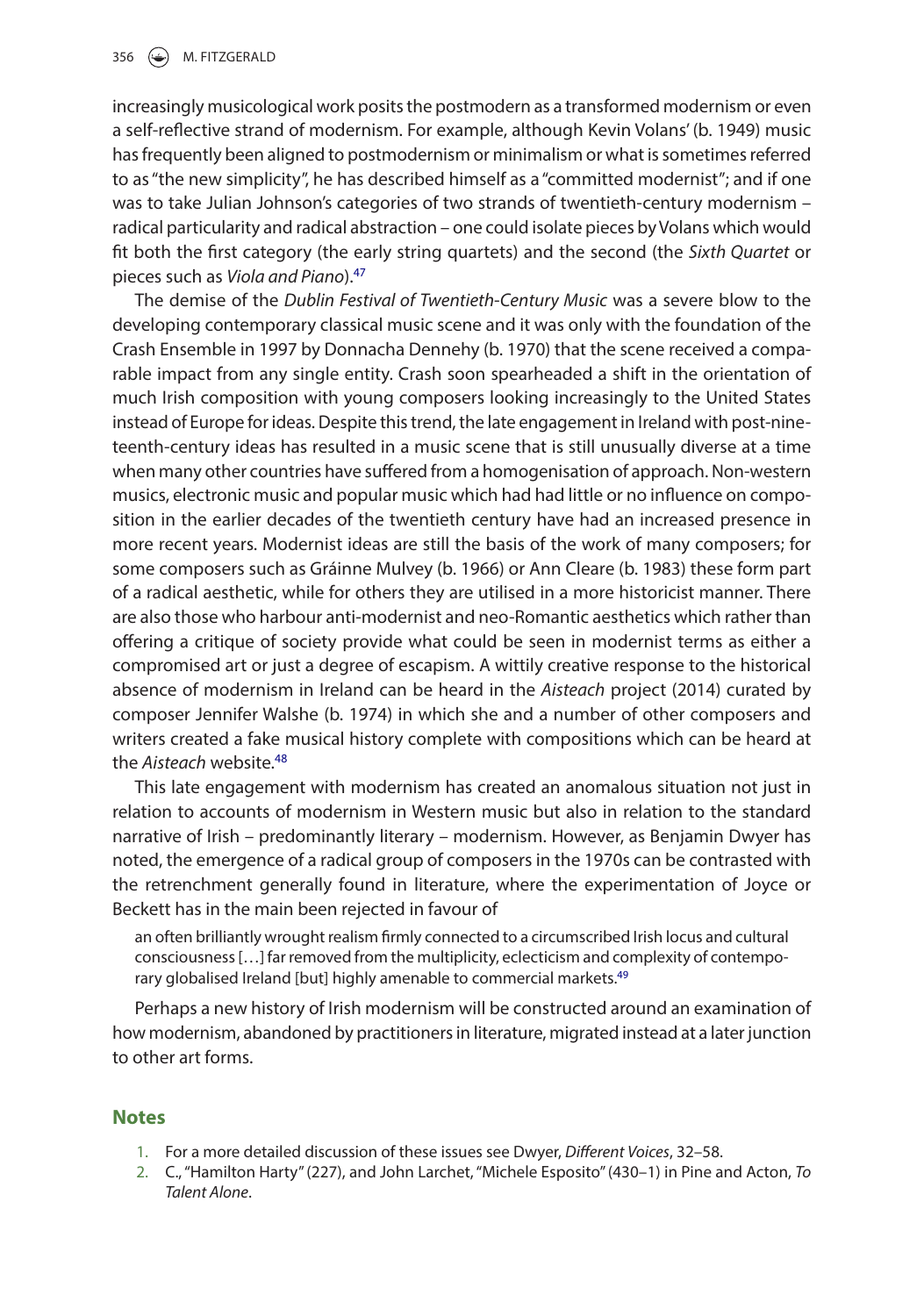- <span id="page-12-0"></span>3. Ryan, "Nationalism and Music in Ireland", 386.
- <span id="page-12-1"></span>4. For more on the early development and expansion of the orchestra see Kehoe, "The Evolution of the Radio Éireann Symphony Orchestra".
- <span id="page-12-2"></span>5. "Peter Stadlen at RDS Ballsbridge", *Irish Times* (23 November 1937).
- <span id="page-12-3"></span>6. Stanford, "Sanity and Insanity", 78–9.
- <span id="page-12-4"></span>7. Harty, "Modern Composers and Modern Composition", 330.
- <span id="page-12-5"></span>8. In fact, it seems that at this point she had never actually heard an orchestra perform live. See Klein, *Die Musik Irlands*, 184.
- <span id="page-12-6"></span>9. For more on Rhoda Coghill see Watson, "Epitaph for a Musician".
- <span id="page-12-7"></span>10. One can see similar debates regarding national versus international with the complication of class considerations in 1920s Russia. See for example Frolova-Walker, *Music and Soviet Power, 1917*–*1932*.
- <span id="page-12-8"></span>11. Donohue, "The Future of Irish Music", 109–14.
- <span id="page-12-9"></span>12. For example in 1966, commenting on his commission to write a piece to mark the fiftieth anniversary of the Rising, Boydell described it as "a tremendous sign of the coming maturity in the country that an Anglo-Irishman should be invited to do this, rather than someone who was known to be, shall we say, an ardent Gael". *RTV Guide*, 8 April 1966.
- <span id="page-12-10"></span>13. Dungan, "Team Games", 11. For a more accurate account of Fleischmann's views see de Barra, *Aloys Fleischmann*. May's views on traditional music are examined in Fitzgerald, "Retrieving the Real Frederick May".
- <span id="page-12-11"></span>14. Ryan, "Nationalism and Music in Ireland" (1999), and Graydon, "Modernism in Ireland" (2003). Works by Axel Klein tend to be more generous in the attributing of modernity to any figure writing music which does not reference traditional music in the twentieth century. See for example Klein, "No State for Music". Brian Cass in his essay to accompany the Irish Museum of Modern Arts exhibition "The Moderns" reflects the arguments of these writers. See Cass, "Modern Music in Ireland".
- <span id="page-12-12"></span>15. See for example the concluding chapter of White's *The Keeper's Recital*.
- <span id="page-12-13"></span>16. See for example Ryan's assertion of stylistic equivalence between May's *Scherzo* and the work of Mahler or the *String Quartet* and the music of the Second Viennese School. Ryan, "Nationalism and Music in Ireland", 405–12. Ryan's contextual argument that nationalism had a stifling effect on music in Ireland is similarly problematic and lacking in empirical evidence. His argument also entails considerable misrepresentation of May and Fleischmann. For more on the problematic elements of Ryan's work see Ó Ciosáin, "Missing Pieces" and Ó Seaghdha, "Reframing the history of Classical Music in Ireland".
- <span id="page-12-14"></span>17. Cleary, *Cambridge Companion to Irish Modernism*, 5–6. It is notable however that in the chronology that prefaces the volume, the only musical works mentioned are Seán Ó Riada's *Nomos 2* and his score for the film *Mise Éire*. It also notes the foundation of the Music Association of Ireland in 1948, an organisation which played a fundamental role in the establishment of an infrastructure for music in Ireland.
- <span id="page-12-15"></span>18. For this essay, I define twentieth-century modernism as the radical aesthetic of language and form typified by composers such as Schoenberg and Stravinsky at the beginning of the century, with a second wave of post-war modernism associated with the European avantgarde, American experimental composers and early minimalism prior to its divergence into a neo-romantic style.
- <span id="page-12-16"></span>19. For an account of the emergence of these composers which also considers such concepts as national music, British modernism and the idea of a time-lag in the transference of aesthetic ideas from mainland Europe see Rupprecht, *British Musical Modernism*.
- <span id="page-12-17"></span>20. See for example Riley, *British Musical Modernism*.
- <span id="page-12-18"></span>21. For contrasting views of this work as parody with un-modernist features, aggressively modernistic or as an example of Anglo-Sibelian symphonic modernism see, respectively, Harper Scott "Vaughan Williams's antic symphony", 175–196; Frogley, "Constructing Englishness in music", 1–22; and Horton, "The later symphonies", 199–227. May's *String Quartet* poses similar questions due to its combination of surface dissonance and formal innovation with a more traditional and English influenced pastoralism.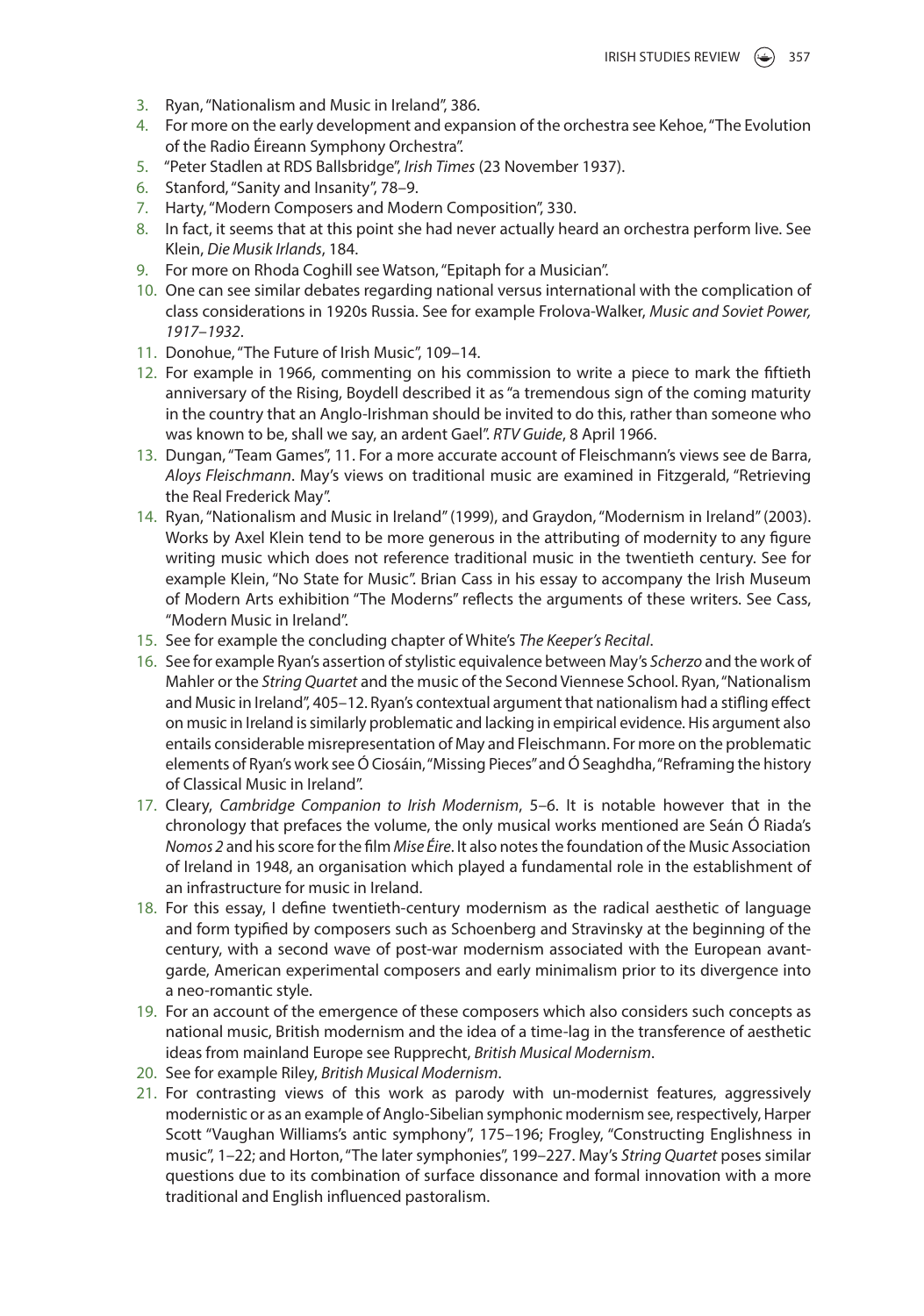#### 358 M. FITZGERALD

- <span id="page-13-0"></span>22. The most notable of these are Pfitzner, *Futuristengefahr: Bei Gelegeheit von Busonis Äesthetik* and Pfitzner, *Die neue Aesthetik, der musikalischen Impotenz, Ein Verwesungssymptom?* In the latter modernism is denounced as international, the artistic equivalent of Bolshevism, Jewish and impotent.
- <span id="page-13-1"></span>23. A full description of the work is given in de Barra, *Aloys Fleischmann*, 132.
- <span id="page-13-2"></span>24. Klein notes that Boydell abandoned art when he realised "he would never quite achieve enough facility in draughtsmanship". Klein, "Brian Boydell: of man and music", 4–5. For contemporary critical reaction to his play see "Play for puppets", *Irish Times*, 16 November 1944, and D.S. "Puppet show at the Peacock", *Irish Independent*, 16 November 1944.
- <span id="page-13-3"></span>25. Pine, *Charles: The Life and World of Charles Acton*, 189.
- <span id="page-13-4"></span>26. Taylor, "An interview with Brian Boydell", 78. *Zavod* (Music of Machines / Iron Foundry) is one of a number of pieces from the early years of the twentieth century that imitates to some degree sounds associated with the industrial world.
- <span id="page-13-5"></span>27. Taylor, "An interview with Brian Boydell", 71.
- <span id="page-13-6"></span>28. Cox, "Octatonicism in the String Quartets of Brian Boydell", 266. Boydell also took some composition lessons from Martinon at this time.
- <span id="page-13-7"></span>29. Raymond Deane recalls a lecture on modern music given by Boydell ca. 1969–70 in which he "posited Sibelius and Bartok as the greatest modern composers, before pooh-poohing the "artificiality" of Schoenberg's techniques and playing an extract from Stockhausen's *Song of the Youths* which, he declared derisively, was invalidated by the fact that it reminded "one" of digestive noises". Deane, *In My Own Light*, 140.
- <span id="page-13-8"></span>30. For the contemporary critical response see for example B, "Composer attends R.D.S. recital", *Irish Times*, 25 January 1949.
- <span id="page-13-9"></span>31. Pine, *Music and Broadcasting*, 91. Pine incorrectly states that this performance was part of a concert under Adrian Boult on 26 April 1942. Bowles conducted *Spring Nocturne* in concerts on 27 November 1941 and 29 October 1944. See Kehoe, "The evolution of the Radio Éireann Symphony Orchestra", Appendix A.
- <span id="page-13-10"></span>32. For Boydell's letter to Fleischmann see de Barra, *Aloys Fleischmann*, 99.
- <span id="page-13-11"></span>33. Fleischmann in a letter to Acton, 28 February 1973 states "He never studied harmony with my father, and never had any coaching in composition, other than what he did for the B Mus course". Charles Acton Archive, National Library of Ireland, Acc 6797. Acton, clearly not understanding the difference between an undergraduate techniques class and composition tuition, dismissed Fleischmann's clarification.
- <span id="page-13-12"></span>34. See for example the opening of *Nomos 2* or the central section of *Seoladh na nGamhan*.
- <span id="page-13-13"></span>35. Charles Acton, "New work performed at Winter Prom in Gaiety Theatre", *Irish Times*, 23 January 1956 and "R.E. Orchestra at Phoenix Hall", *Irish Times*, 4 July 1956.
- <span id="page-13-14"></span>36. Charles Acton, "New notes for old", *Irish Times*, 22 November 1961.
- <span id="page-13-15"></span>37. See for example Charles Acton, "New notes for old", and "Music Makers", *Irish Times*, 2 July 1960. For more on Potter's limited experimentation with twelve-note collections see Zuk, "The "serial" works of A.J. Potter".
- <span id="page-13-16"></span>38. Charles Acton, "Prom concert at the Gaiety Theatre", *Irish* Times, 2 November 1959. It is interesting that "cleverness" is still singled out as an undesirable feature of music.
- <span id="page-13-17"></span>39. Discussion of Ó Riada's music for *Mise Éire* falls outside the remit of an essay on modernism as it consists of arrangements for orchestra in an idiom derived from nineteenth-century romantic music and thus is more closely aligned to the music of a figure such as Stanford than anything from the twentieth century.
- <span id="page-13-18"></span>40. Cox, "The Bar of Legitimacy?", 201. Victory also made a tentative approach to integral serialism in his *Cinque Correlazioni* (1966) in which the number 5 controls elements of pitch, duration and dynamics (ibid., 196–7).
- <span id="page-13-19"></span>41. Dwyer, *Different Voices*, 121. O'Leary founded the contemporary music ensemble Concorde in 1976 to tackle the deficit in the performance of new music in Ireland.
- <span id="page-13-20"></span>42. Ibid., 84.
- <span id="page-13-21"></span>43. Cox, *Seóirse Bodley*, 38.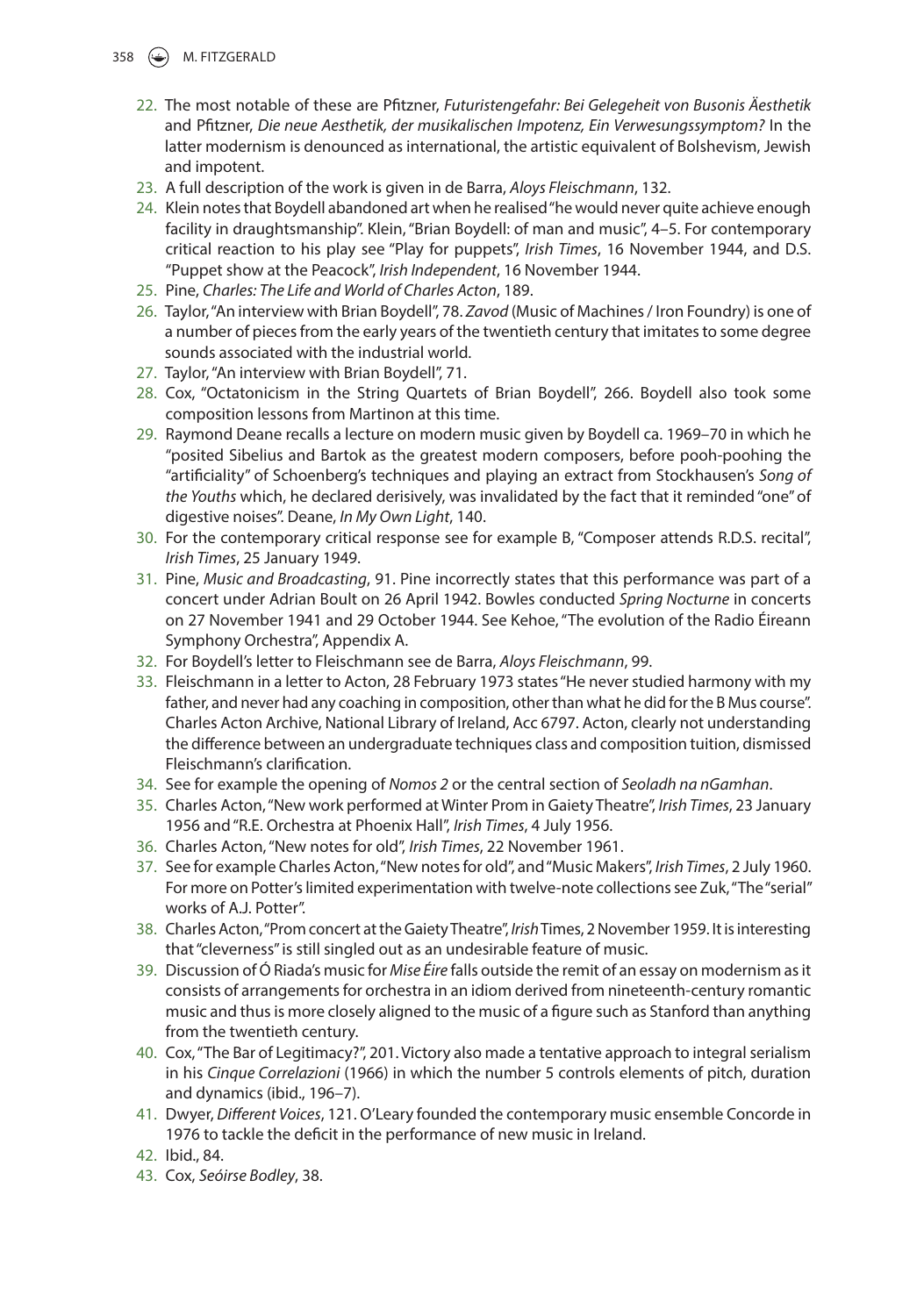- <span id="page-14-0"></span>44. See for example Byrne Bodley, "A Hazardous Melody", xiii, where she notes that Bodley rejected modernism having concluded that the compositional methods he had been utilising "did not satisfy the development of [his] artistic ideas".
- <span id="page-14-1"></span>45. The festival was biannual from 1970 until its demise in 1986. Featured composers included Peter Maxwell Davies**,** Witold Lutosławski, Elliott Carter, Karlheinz Stockhausen and Mauricio Kagel.
- <span id="page-14-2"></span>46. Deane, "Exploding the continuum".
- <span id="page-14-3"></span>47. Johnson, "Return of the Repressed", 46–50. For Volans's own comments see Volans, "Concerto for Piano and Wind Instruments etc", 5. For an Adornian evaluation of modernism in the work of Deane, Barry and Volans see Smith, "The Preservation of Subjectivity through Form".
- <span id="page-14-4"></span>48. See [http://www.aisteach.org.](http://www.aisteach.org)
- <span id="page-14-5"></span>49. Dwyer, *Different Voices*, 73.

### **Disclosure statement**

No potential conflict of interest was reported by the author.

### **Bibliography**

- Byrne Bodley, Lorraine (ed.). *A Hazardous Melody of Being: Seóirse Bodley's Song Cycles on the Poems of Micheal O'Siadhail*. Dublin: Carysfort Press, 2008.
- de Barra, Séamas. *Aloys Fleischmann*. Dublin: Field Day, 2006.
- C. "Hamilton Harty." *The Musical Times and Singing Class Circular* 61, no. 926 (1 April 1920): 227–230.
- Cass, Brian. "Modern Music in Ireland." In *The Moderns*, edited by Enrique Juncosa and Christina Kennedy, 551–559. Dublin: Irish Museum of Modern Art, 2011.
- Cleary, Joe. "Introduction." In *The Cambridge Companion to Irish Modernism*, edited by Joe Cleary, 1–18. Cambridge: Cambridge University Press, 2014.
- Cox, Gareth. "Octatonicism in the String Quartets of Brian Boydell." In *Irish Musical Studies 4: The Maynooth International Musicological Conference: Selected Proceedings Part One*, edited by Patrick F Devine and Harry White, 263–270. Dublin: Four Courts Press, 1996.
- Cox, Gareth. "The Bar of Legitimacy? Serialism in Ireland." In *Irish Musical Studies 11: Irish Music Analysis*, edited by Gareth Cox and Julian Horton, 187–201. Dublin: Four Courts Press, 2014.
- Cox, Gareth. *Seóirse Bodley*. Dublin: Field Day, 2010.
- Deane, Raymond. *In my Own Light*. Dublin: Liffey Press, 2014.
- Deane, Raymond. "Exploding the Continuum The Utopia of Unbroken Tradition." *The Republic: A Journal of Contemporary and Historical Debate* (Special Issue: Culture in the Republic, Part 2) 4, no. 4 (2005): 100–115.
- Donohue, Denis. "The Future of Irish Music." *Studies* 44 (1955): 109–114.
- Dungan, Michael. "Everything except Team Games and Horse-racing." *New Music News* (February 1997): 9–11.
- Dwyer, Benjamin. *Different Voices: Irish Music and Music in Ireland*. Hofheim: Wolke Verlag, 2014. Fitzgerald, Mark. "Retrieving the Real Frederick May" (forthcoming).
- Fleischmann, Aloys. Letter to Charles Acton, 28 February 1973. Charles Acton Archive, National Library of Ireland, Acc 6797.
- Frogley, Alain. "Constructing Englishness in Music: National Character and the Reception of Ralph Vaughan Williams." In *Vaughan Williams Studies*, edited by Alain Frogley, 1–22. Cambridge: Cambridge University Press, 1996.
- Frolova-Walker, Marina. *Music and Soviet Power 1917–1932*. Woodbridge: Boydell Press, 2012.
- Graydon, Philip. "Modernism in Ireland and its Cultural Context in the Music of Frederick May, Brian Boydell and Aloys Fleischmann." MA diss., Maynooth: National University of Ireland, 1999.
- Graydon, Philip. "Modernism in Ireland and its Cultural Context in the Music of Frederick May, Brian Boydell and Aloys Fleischmann." In *Irish Musical Studies 7: Irish Music in the Twentieth Century*, edited by Gareth Cox and Axel Klein, 56–79. Dublin: Four Courts Press, 2003.